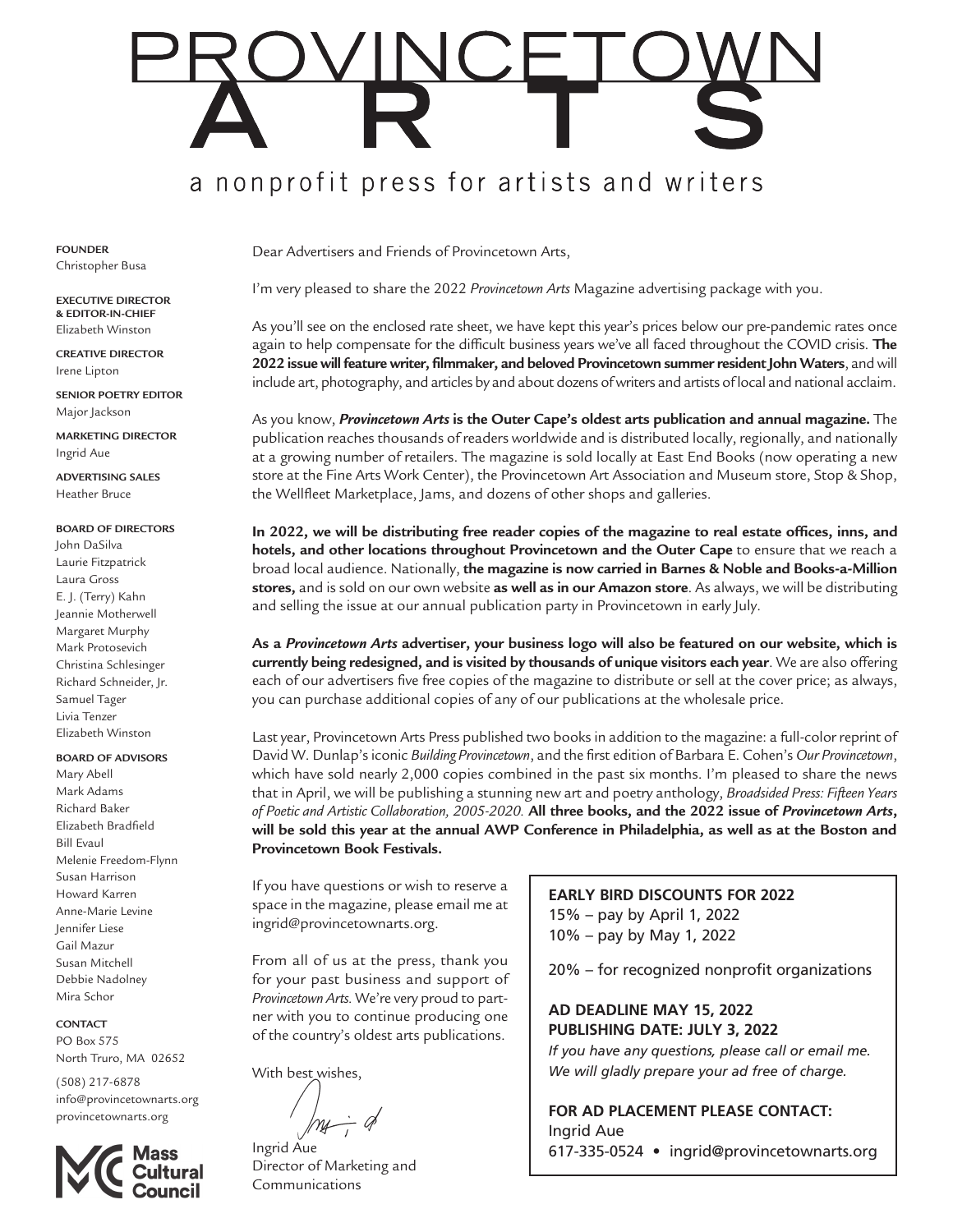

# 2022 CONTRACT - INVOICE

**AD DEADLINE: MAY 15, 2022 - PUBLISHING DATE: JULY 3, 2022**



15% - Pay by April 1, 2022 10% - Pay by May 1, 2022 (20% off for recognized nonprofit organisation)

# CONTACT INFO FOR AD PLACEMENT:

Ingrid Aue - *Marketing* tel: 617-335-0524 email: ingrid@provincetownarts.org

# **AD PRICES**

| 7.625 W" x 10.875" H         | \$2,500 |
|------------------------------|---------|
| 7.625" W x 5.25" H           | \$1,500 |
| $3.6''$ W x 5.25" H          | \$760   |
| 4.8958" W x 5.1875" H        | \$870   |
| 2.3542" W x 10.602" H        | \$870   |
| 4.8958" W x 2.483" H         | \$550   |
| 2.3542 W by 5.1875 H         | \$550   |
| 2.3542" W x 2.483" H         | \$300   |
| $3.6''$ W x $1.6''$ H        | \$170   |
| $3.6''$ W x $3.455''$ H      | \$340   |
| 7.625 W" x 10.875" H         | \$5,800 |
| 7.625 W" x 10.875" H         | \$3,900 |
| 7.625 W" x 10.875" H         | \$3,900 |
| 7.625 W" x 10.875" H         | \$3,900 |
| Inside front cover, no bleed |         |

TOTAL: \$ ( % discount applied)

| <b>Customer Address:</b>                                                                                                                     |
|----------------------------------------------------------------------------------------------------------------------------------------------|
|                                                                                                                                              |
|                                                                                                                                              |
|                                                                                                                                              |
|                                                                                                                                              |
|                                                                                                                                              |
|                                                                                                                                              |
|                                                                                                                                              |
|                                                                                                                                              |
|                                                                                                                                              |
| Please submit all images in 300 dpi (high resolution)                                                                                        |
| - Materials will not be returned unless specifically requested.<br>- Povincetown Arts Press reserves the right to decline any advertisement. |
| - In the event of an error, Provincetown Arts' liability shall not                                                                           |
| exceed the cost of the space occupied by the error.                                                                                          |

PLEASE MAKE CHECK PAYABLE TO: Provincetown Arts Press, PO Box 575 North Truro, MA 02652

(Visa or Mastercard accepted) **WSA** Mastercard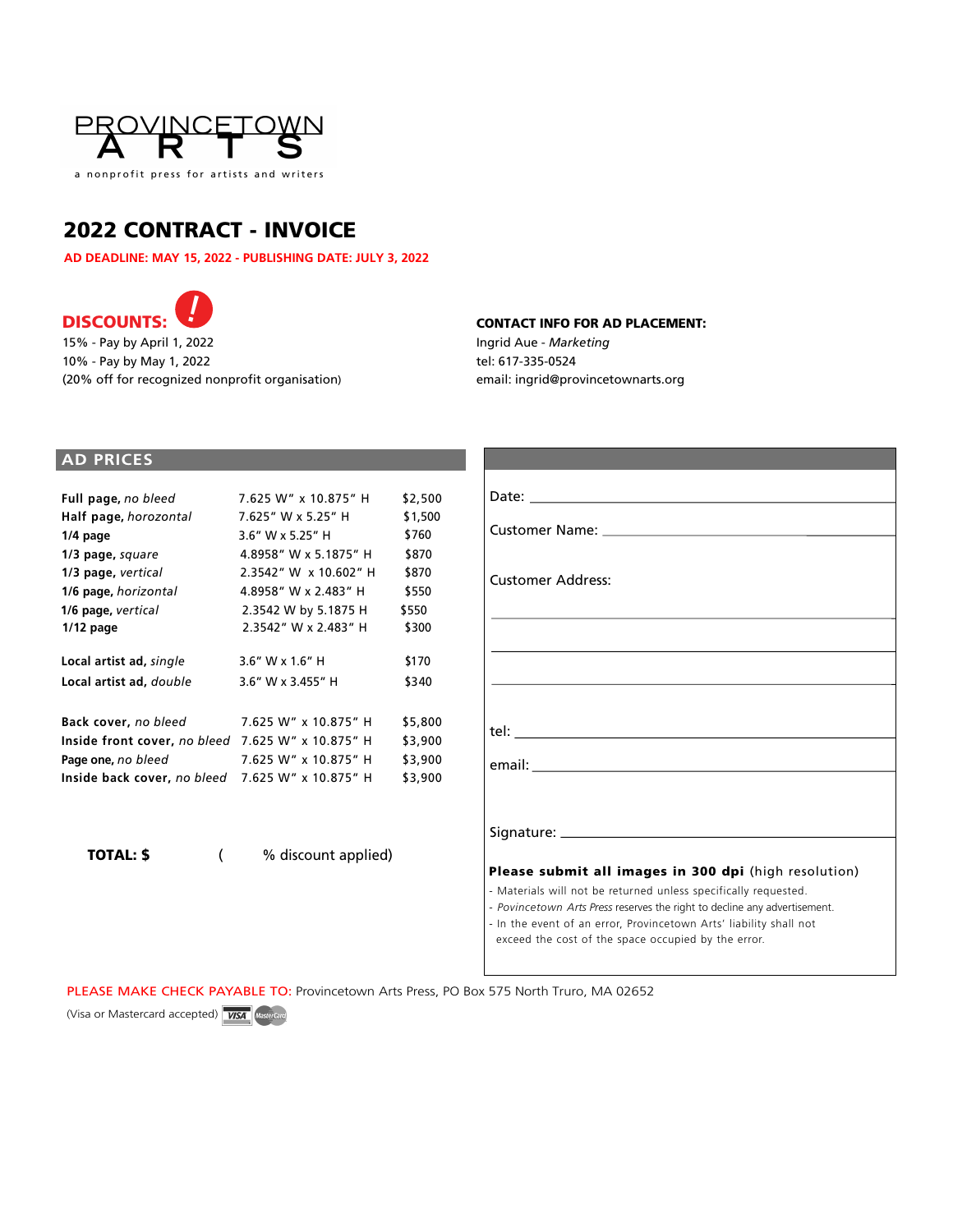

# AD SIZES - FULL COLORFINAL AD DEADLINE: MAY 15, 2022

| $1/12$ page<br>2.3542" W x 2.483" H          | 1/6 page/vertical<br>2.3542" W x 5.1875" H                                                    | 1/3 page/vertical<br>2.3542" W x 10.602" H   | 1/2 page<br>7.625 " W x 5.25" H                 |                                                                                                  |
|----------------------------------------------|-----------------------------------------------------------------------------------------------|----------------------------------------------|-------------------------------------------------|--------------------------------------------------------------------------------------------------|
| \$300<br>15% off: \$255<br>10% off: \$270    | \$550<br>15% off: \$467.50<br>10% off: \$495                                                  | \$870<br>15% off: \$739.50<br>10% off: \$783 | \$1,500<br>15% off: \$1,275<br>10% off: \$1,350 |                                                                                                  |
|                                              | 1/6 page/horizontal<br>4.8958 " W x 2.483 " H<br>\$550<br>15% off: \$467.50<br>10% off: \$495 |                                              |                                                 |                                                                                                  |
| 1/3 page/square<br>4.8958" W x 5.1875" H     |                                                                                               |                                              | 1/4 page<br>3.6" W x 5.25" H<br>\$760           |                                                                                                  |
| \$870<br>15% off: \$739.50<br>10% off: \$783 |                                                                                               |                                              | 15% off: \$646<br>10% off: \$684                | Full page (no bleed)<br>7.625 " W x 10.875" H<br>\$2,500<br>15% off: \$2,125<br>10% off: \$2,250 |
|                                              |                                                                                               |                                              |                                                 |                                                                                                  |

 $\sqrt{ }$ 

# DISCOUNTS:



15% - Pay by April 1, 2022 10% - Pay by May 1, 2022 20% off for recognized nonprofit organisations

Back cover

\$5,800 15% off: \$4930 10% off: \$5220

Inside front cover \$3,900 15% off: \$3315 10% off: \$3510

Page one

\$3,900 15% off: \$3315 10% off: \$3510

Inside back cover \$3,900 15% off: \$3315 10% off: \$3510

Local artist ad/single

\$170 15% off: \$144.50 10% off: \$153

Local artist ad/double

\$340 15% off: \$289 10% off: \$306

# EMAIL MATERIAL TO:

**Irene Lipton** - *Designer:* irene@provincetownarts.org **Ingrid Aue** - *Marketing:* ingrid@provincetownarts.org **Heather Bruce** - *Ad Sales:* heatherbrucearts@yahoo.com

# PHOTO SUBMISSION:

JPEG file: 300 dpi TIFF file: 300 dpi PDF file: high resolution Hard copy to be scanned (300 dpi)

**TEXT SUBMISSION:** by email or WORD Document

PAYMENTS:

**Please make check payable to:** *Provincetown Arts Press* PO Box 575 North Truro, MA 02652